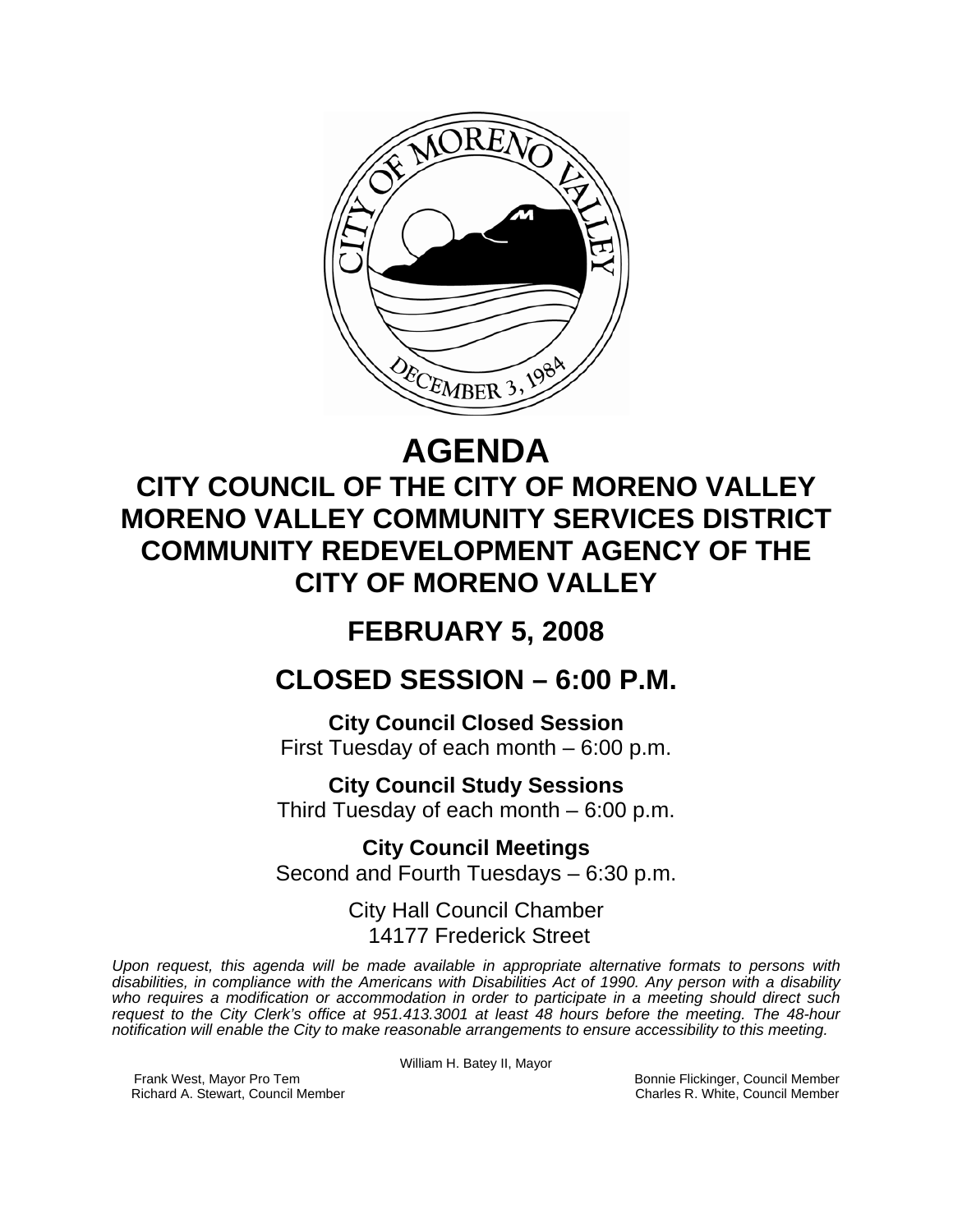#### **AGENDA MORENO VALLEY CITY COUNCIL MORENO VALLEY COMMUNITY SERVICES DISTRICT COMMUNITY REDEVELOPMENT AGENCY OF THE CITY OF MORENO VALLEY CLOSED SESSION – 6:00 P.M. FEBRUARY 5, 2008**

#### **CALL TO ORDER**

#### **ROLL CALL**

### **PUBLIC COMMENTS ON MATTERS UNDER THE JURISDICTION OF THE CITY COUNCIL**

There is a three-minute time limit per person. Please complete and submit a BLUE speaker slip to the City Clerk. All remarks and questions shall be addressed to the presiding officer or to the City Council and not to any individual Council member, staff member or other person.

#### **CLOSED SESSION**

A Closed Session of the City Council of the City of Moreno Valley will be held in the City Manager's Conference Room, Second Floor, City Hall. The City Council will meet in Closed Session to confer with its legal counsel regarding the following matter(s) and any additional matter(s) publicly and orally announced by the City Attorney in the Council Chamber at the time of convening the Closed Session. The Closed Session will be held pursuant to Government Code:

1) SECTION 54956.9(a) – CONFERENCE WITH LEGAL COUNSEL – EXISTING **LITIGATION** 

| a)           | Case:<br>Court:<br>Case No.: | Rados v. City of Moreno Valley, et al.<br><b>Riverside Superior Court</b><br><b>RIC 425323</b>    |
|--------------|------------------------------|---------------------------------------------------------------------------------------------------|
| b)           | Case:<br>Court:<br>Case No.: | Mireles & Beeler v. City of Moreno Valley<br><b>Riverside Superior Court</b><br><b>RIC 433878</b> |
| $\mathsf{C}$ | Case:<br>Court:<br>Case No.: | Thompson, Ann Marie v. City of Moreno Valley<br><b>Riverside Superior Court</b><br>RIC 456261     |
| $\mathsf{d}$ | Case:<br>Court:<br>Case No.: | Ray, Danetra v. City of Moreno Valley<br><b>Riverside Superior Court</b><br><b>RIC 459427</b>     |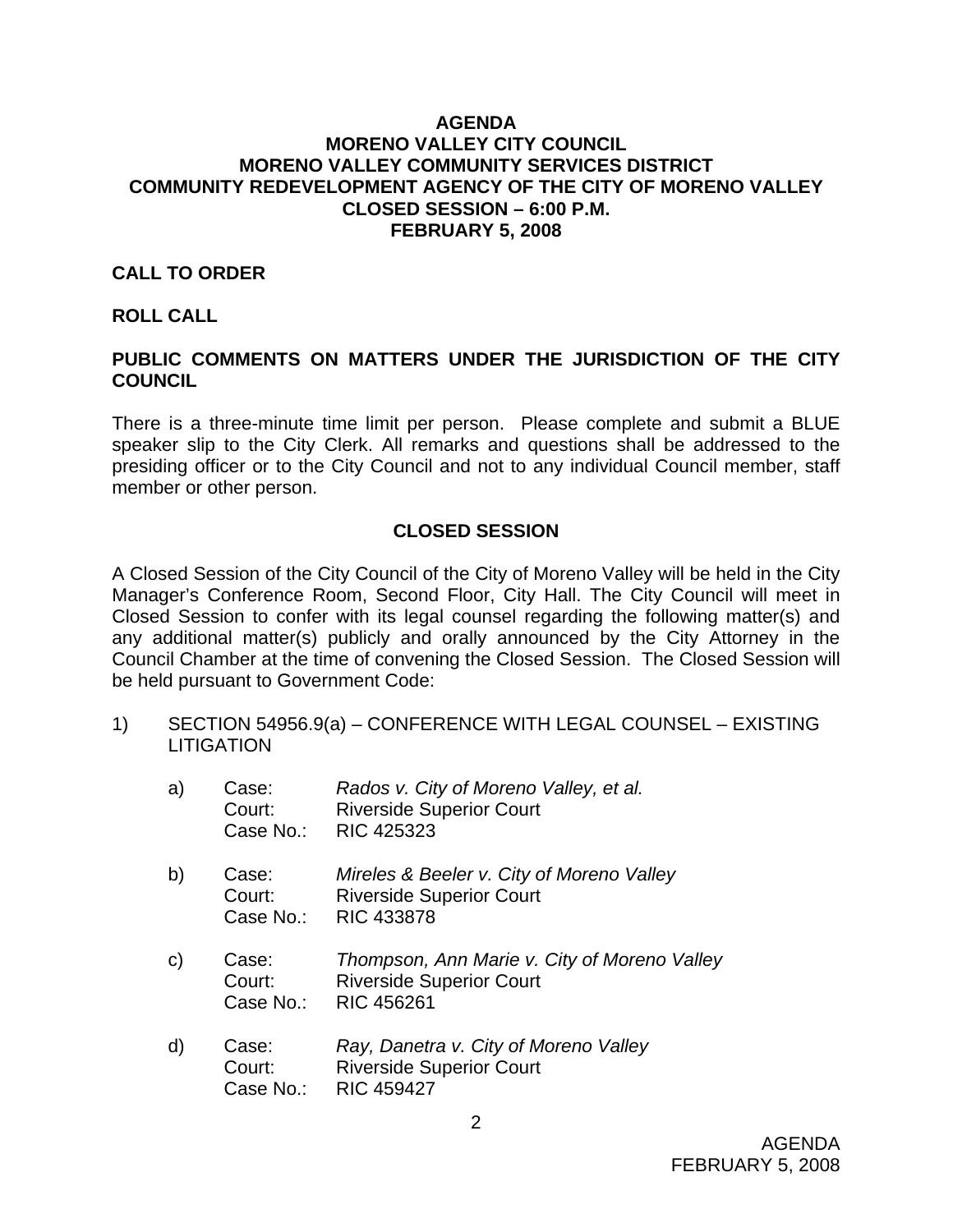- e) Case: *Rudolph Jr., Thomas v. City of Moreno Valley, et al.*  Court: Riverside Superior Court Case No.: RIC 467385
- f) Case: *ENCO Utility Services Moreno Valley, LLC v. City of Moreno Valley/City of Moreno Valley v. ENCO Utility Services Moreno Valley, LLC* Court: Riverside Superior Court Case No.: RIC 478023
- g) Case: *Monaco, Vincent v. City of Moreno Valley, et al.*  Court: Riverside Superior Court Case No.: RIC 428221
- h) Case: *City of Moreno Valley, Community Redevelopment Agency of the City of Moreno Valley v. County of Riverside, et al.*  Court: San Diego Superior Court Case No.: 37-2007-00082461-CU-PT-CTL
- i) Case: *Teague & Perez v. City of Moreno Valley*  Court: Riverside Superior Court Case No.: RIC 472690
- j) Case: *Stremski, Michael v. City of Moreno Valley* Court: Riverside Superior Court Case No.: RIC 472134
- k) Case: *Webb, James v. City of Moreno Valley, et al.*  Court: Riverside Superior Court Case No.: RIC 426839
- l) Case: *Fitch, Justin v. City of Moreno Valley, et al.*  Court: Riverside Superior Court Case No.: RIC 414978
- m) Case: *Community Asset Management v. City of Moreno Valley*  Court: Riverside Superior Court Case No.: RIC 465600
- n) Case: *Lockett, Pearl v. City of Moreno Valley, et al.*  Court: Riverside Superior Court Case No.: RIS 186896